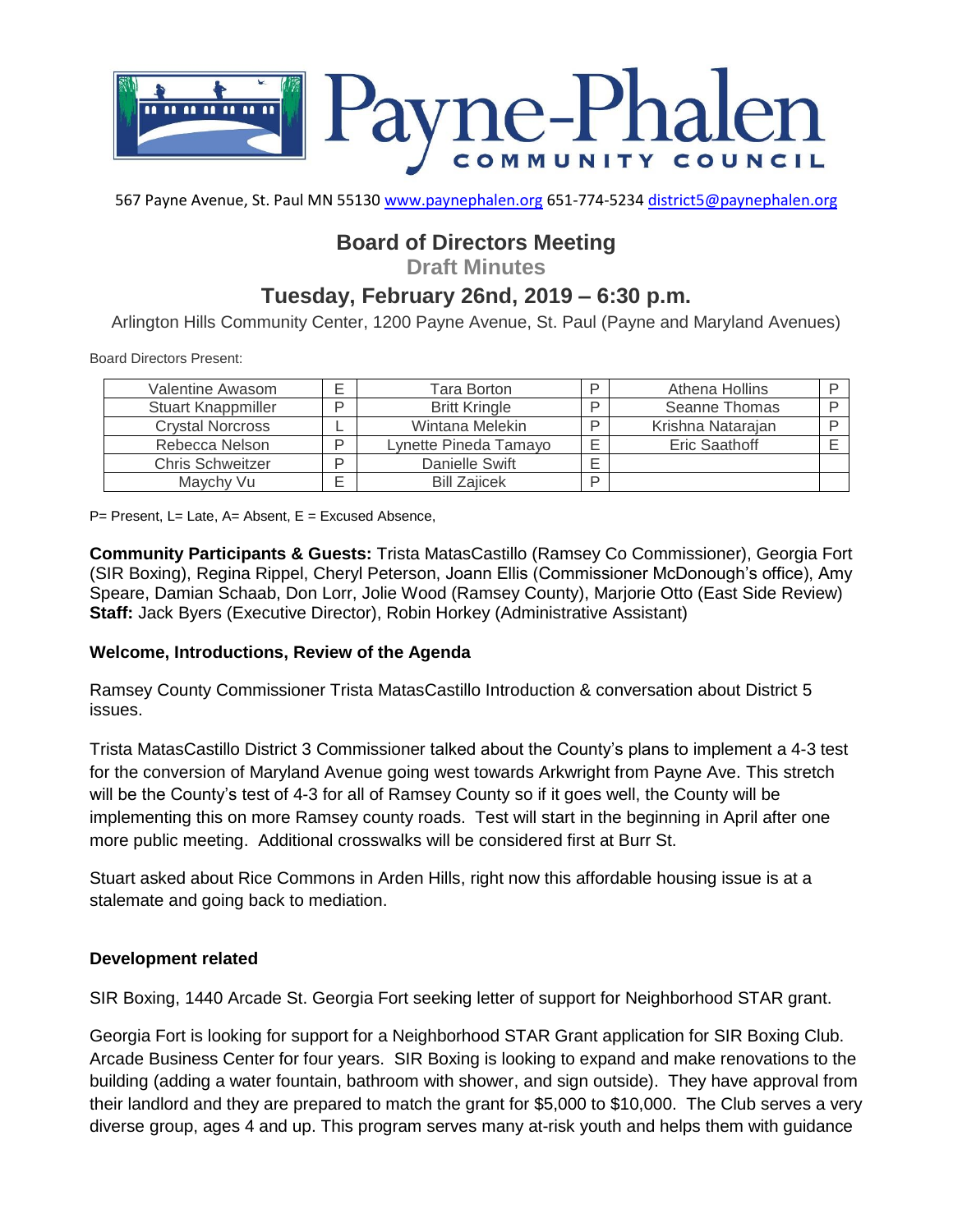and mentoring. Britt asked about scholarships. Yes, but they are informal, goal is to have a fund for that. Wintana knows the owner well from school and is a strong supporter of this program. Tara asks question about the safety of boxing. Georgia replies that her husband would know better and will follow up.

Wintana makes motion to offer letter of support, Britt seconds. Tara abstains and motion is approved.

# **Presentation: Census: Complete Count Committee**

### By Jolie Wood, Ramsey County Policy Analyst

Count occurs every ten years and it is important because that's how we figure out the numbers of seats each state gets in the 450 seats in Congress. Minnesota could lose a seat in the House of Representative and therefore a loss of electoral votes. We have eight seats now, in order to keep them going forward, we need to have the best possible actual count and not an estimate. Ramsey County and the City of St Paul have begun to create Complete Count committees in order to create awareness & outreach. We need an accurate count to keep funding for many Federal programs. In District 5 we have a non-response rate of 20% to 49%. In 2019, the City and County are trying to build bridges with community organizations and local governments. In 2020, in March postcards and letters will be sent out with info for online registration, more reminders and then the actual questionnaire. Census takers will be sent out then to people who have not responded. As many people as possible are encouraged to become Census counters, especially those with second language skills. 40,000 people will be needed for Minnesota alone.

Citizenship question is in contention and hopefully be resolved by the Supreme Court by next year when the questionnaire goes out.

Britt asked for advertising flyers, applications etc. at our Annual Meeting.

Jack commented that our base funding is from the City of St Paul and 60% of that is from the Community Development Block Grant (CDBG) program and that the formula for that funding is based on the census. The census formula also affects the amount of money that local, county, and state governments get for affordable housing, transportation etc.

# **Public Comment/Input/Announcements**

Introduction of Terri Thao who is running for City Council for Ward 6.

Regina frustrated about the trash service. She received letter and is confused by it as it shows a credit. There is an administration fee and she can't get a straight answer. She would like trash issues to be resolved.

Don Lorr offered an open invitation to the Railroad Island Neighborhood meeting on Thursday night. Election of new chair will happen and there will be presentations about construction projects (Payne Avenue re-surfacing (Edgerton to Woodward) and Lafayette and Tedesco reconstruction – including bike lanes and other design issues.

Bill Z announcing a fundraiser March  $20<sup>th</sup>$  at the Flat Earth Brewery for art studio and gallery on Payne Ave. It will be held from 6 to 9 p.m. PABA & ESNDC are promoting this.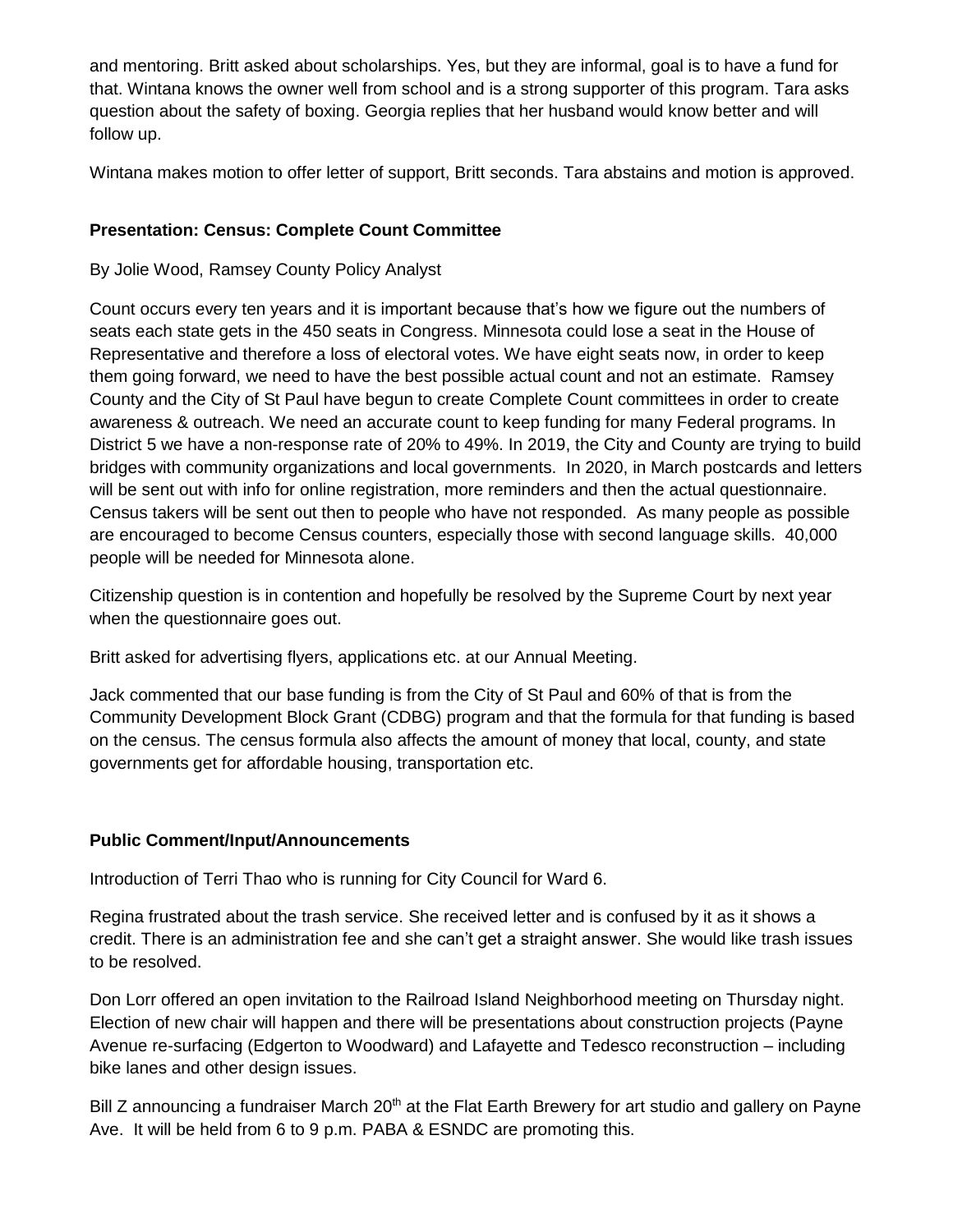Community member wanting to know about bump-outs by Bruce Vento trail. Jack said PPCC staff were notified by the St. Paul Public Works Dept that a Federal "Safe Routes to School" grant has been awarded to the City and they will be using this money to redo pedestrian routes to, from, and around the Bruce Vento school to make it safer. More details in April or May.

Crystal announced the City Council Candidate Forum for all Ward 6 candidates on Wednesday Feb. 27 at the East Side Freedom Library, 6:30 to 8 pm.

Rebecca announced Wednesday March 6<sup>th</sup> East Side Elders will be holding their Elder Fest at Flat Earth Brewery from 6 to 8. Raffles, food trucks and speakers.

Friday March 8<sup>th</sup> is the St Paul East Side Lion Club Fish Fry, Silent Auction, 50/50 raffles, bake sale, eggrolls, all you can eat fish. 4:30 to 7:30.

March 16<sup>th</sup> will be the Bake Sale for the East Side Community Festival and Harvest Fest Parade at the American Legion on Arcade St from 12 to 5.

# **Board Deliberation and Votes**

Approval of November minutes and January minutes.

Britt moves to approve both minutes, Wintana seconds, motion passed.

Britt talks about Annual Meeting April 23<sup>rd</sup>. Auction items committee, food committees, and help with nominating committee. There are many Board seats to fill so please try to recruit heavily. Wintana offers to lead the work group who will solicit food donations.

Tara would like to discuss the possibility of PPCC supporting legislation currently under consideration at the MN state Legislature.

- SF 163 Reduction of transit fares for MetroTransit system
- HF 1313 MN Chinese Friendship Garden
- HF 1350 East Side Freedom Library (ESFL)

There was a conversation amongst Board Members about how much lobbying would /could we do? We are a 501c3, so lobbying is prohibited. But are we just suggesting that we are watching and seeing what is going on? Is this something we should be into? Do we have an agenda?

Agreement was made to suspend conversation and table until next month.

#### **Finance Report**

Treasurer Bill needs balance sheets.

# **Executive Director Report**

City has streamlined the process of grants and assume that all Community Councils will be getting more money than they have in the past. The City Council voted on the proposed increases and PPCC will be getting \$134,000 for our annual Community Engagement Grant for 2019. In addition,